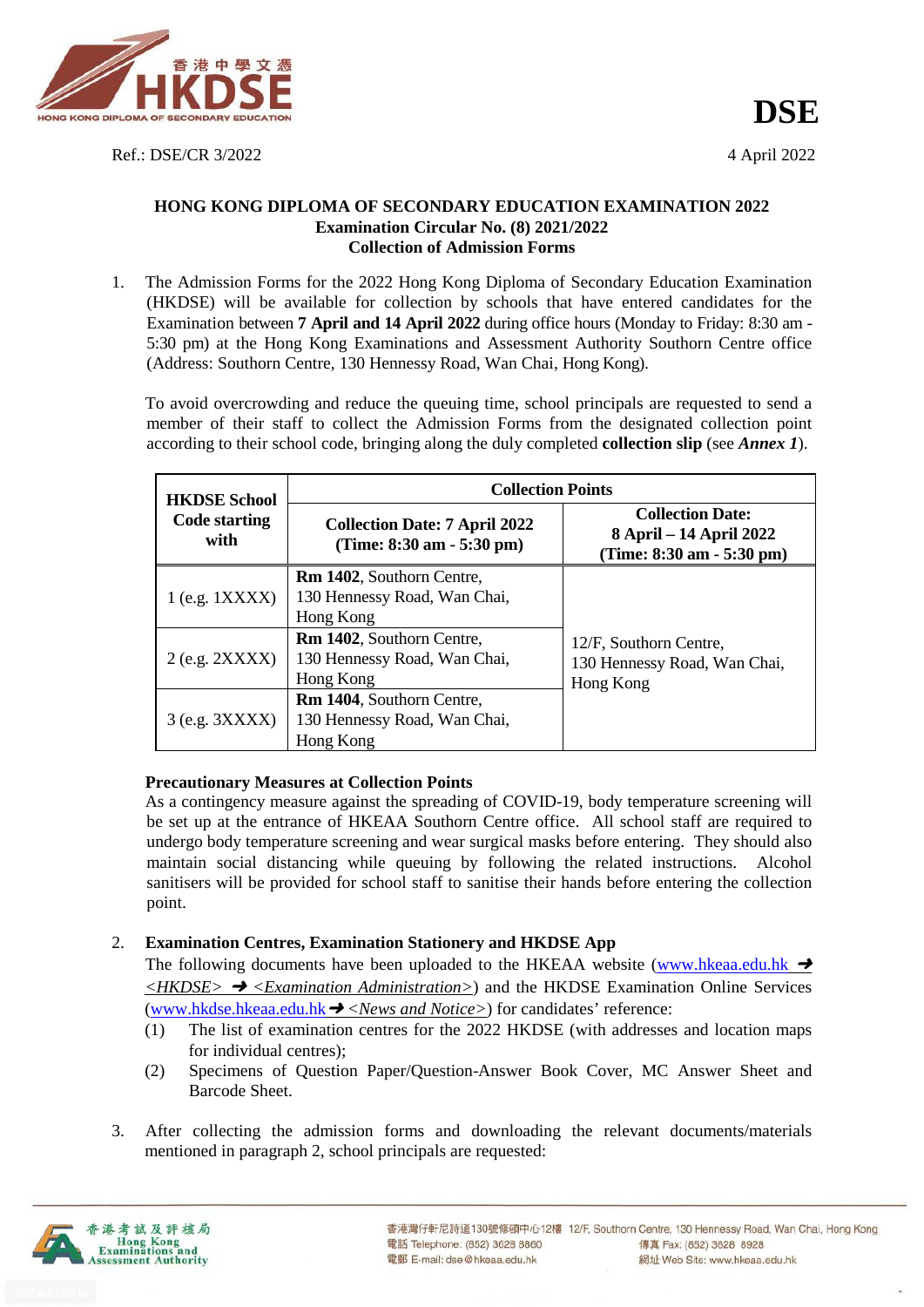- (1) to post them up in the school (if appropriate) or circulate them among teachers and candidates for their information;
- (2) to instruct candidates to check the **candidate's name (in both Chinese and English), identification document type and number as well as subjects (including paper(s)/module/language version as appropriate)** printed on the admission form to ensure that the entry data are correct. The identification document type and number should match with those used for JUPAS applications. Any discrepancy or mismatch might affect the JUPAS application procedures. In case there is any discrepancy in the subject(s)/paper(s)/module/language version entered by your candidate, the school should submit a request for entry amendments which is subject to the approval of the Secretary General of the HKEAA. School principals are reminded that:
	- (a) **ANY SUPER-LATE REQUESTS FOR CHANGES WILL NOT BE ACCEPTED ON or AFTER 14 APRIL 2022**;
	- (b) Applications for change of personal particulars should be submitted to the Authority with supporting documents. Candidates must submit their application **on or before 11 July 2022** if they wish to have the updated information shown on their Results Notice.
- (3) to bring the **'Important Points'** in *Annex 2* to the attention of your SEN candidates who have been granted special examination arrangements (if applicable);
- (4) to affix candidates' recent photographs (of size 3 cm x 4 cm showing both head and shoulders) on their admission forms. These photographs should have been submitted by your candidates to the school at the time of registration. For details, please refer to paragraph 10.2 of Annex 2 to Examination Circular No. (2) dated 6 September 2021; and
- (5) to sign across the photographs affixed to the admission forms and stamp a school chop on top of the signature. **(Note: The barcode printed on the top right-hand corner of the admission form is for attendance taking purposes. Please do not cover the barcode with the photograph, or sign or stamp the school seal on it.)**
- 4. When the processes in paragraphs 3(2) (5) have been completed, the admission forms should be distributed to the candidates **as soon as possible.** Candidates should be advised to take good care of their admission forms as they need to present them for inspection at every examination session. They should be told not to have their admission forms laminated. Applications for the re-issue of a lost/damaged admission form can be made at the HKEAA office. A fee of \$273 (per application), a recent photograph and a letter from the school will be required.
- 5. Admission forms of those candidates who have left school (if any) should be returned to this office **on or before 21 April 2022**.
- 6. School principals are requested to draw the attention of their candidates to the examination arrangements and regulations stated in the '**Handbook for Candidates**' (already uploaded to the HKEAA website in mid-December 2021) and on the back of the admission form. Please remind them that violating examination regulations and instructions may lead to mark penalties, downgrading or even disqualification from the examination. In addition, the '**Video for Candidates**' which highlights the important examination regulations and procedures for the HKDSE written examinations is available for **download from the HKEAA website**  (http://www.hkeaa.edu.hk/en/candidates/videos\_procedure. Kindly remind your candidates to view the video before their first day of examinations.
- 7. The HKEAA will continue to use the **PECSS and ASTS** in all written examinations conducted in school halls, including the hall centres for SEN candidates in the 2022 HKDSE. Video recording will also be arranged in some SEN classroom centres and some Listening paper special rooms/additional classrooms of home centres. The **Video on PECSS and ASTS** and the **FAQs** are available for viewing by candidates at the HKEAA website [\(http://www.hkeaa.edu.hk/en/candidates/New\\_Initiatives/index.html\)](http://www.hkeaa.edu.hk/en/candidates/New_Initiatives/index.html).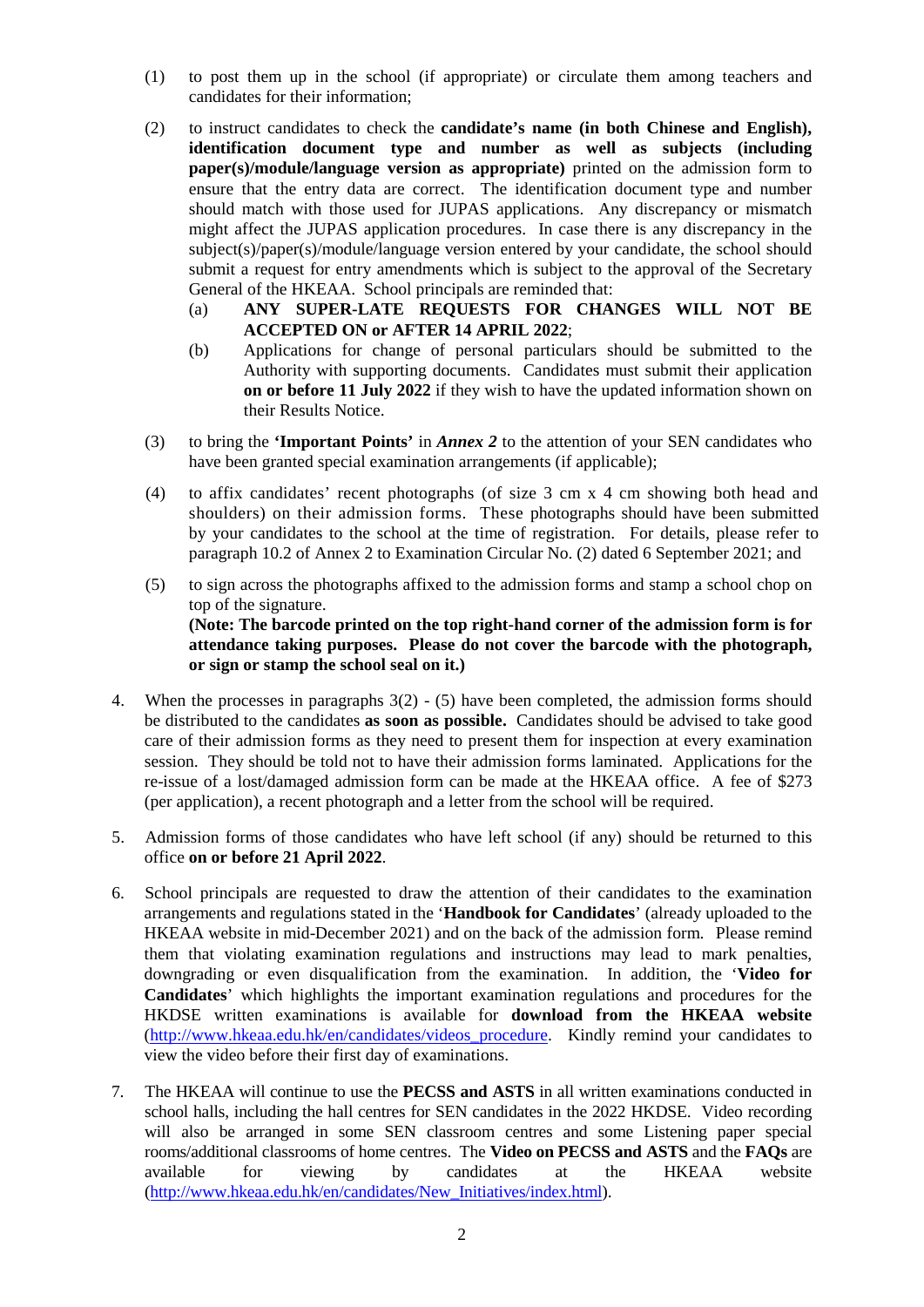### 8. **Precautionary measures against COVID-19 Infection**

In the interests of candidates and invigilation staff involved in the examination, step-up precautionary measures will be taken at examination centres. These include adopting a new procedure for verifying candidates' identity in an open area with good ventilation before the examination as well as providing COVID-19 rapid antigen test (RAT) kits to candidates and invigilation staff for doing a self-test on each examination day. Please remind your candidates to keep the RAT kits provided by the HKEAA properly for examination use as no back-up kits will be provided. Candidates are required to check their body temperature, perform the COVID-19 RAT, complete and sign the Declaration Form on Health on each examination day to be submitted at the examination centre. The Declaration Form (one form per day) is available for download from the HKEAA website (http://www.hkeaa.edu.hk/DocLibrary/MainNews/2022\_HKDSE\_Candidates\_Declaration\_on [Health.pdf\)](http://www.hkeaa.edu.hk/DocLibrary/MainNews/2022_HKDSE_Candidates_Declaration_on_Health.pdf). Please remind your candidates to **print out the latest version of the declaration form themselves**. No hardcopy forms will be provided to candidates at the examination centres. The contingency and precautionary measures for the 2022 HKDSE have been updated in consultation with the Centre for Health Protection (CHP) and uploaded to the HKEAA website (https://www.hkeaa.edu.hk/DocLibrary/MainNews/Instructions\_to\_Candidates\_Precautionary\_Me asures at Exam Centre Eng.pdf). Further updates on the measures, if any, will be posted on the HKEAA website.

#### 9. **Absence from the Examination due to Illness or Special Circumstances**

No supplementary examination will be arranged for written or practical papers. School candidates who are absent from the examination due to illness or special circumstances (e.g. in quarantine) may apply for special consideration on their results. The candidates concerned must notify the HKEAA by phone (Tel: 3628 8860) or via email [\(dse@hkeaa.edu.hk\)](mailto:dse@hkeaa.edu.hk) **before the examination** takes place. A written request must be submitted **within 21 calendar days after the date of the examination** together with a support letter from the school principal and the original of the medical certificate(s) or supporting documents. There is no limit on the number of subjects to be assessed. The assessed subject levels are based on a comparison between the candidate's academic records in school and those of his/her classmates as well as his/her classmates' HKDSE results in the subject(s) concerned. Following the practice in the 2020 and 2021 HKDSE, the Public Examinations Board has approved that school candidates who are absent from the examinations due to medical reasons or special circumstances may be considered for an assessed subject level up to Level 5 in the 2022 HKDSE as a contingency arrangement.

#### 10. **Candidates absent from all written papers in subjects with School-based Assessment (SBA)**

Schools with candidates entering for the subjects/papers listed below are required to submit their School-based Assessment (SBA) scores and relevant records to the HKEAA. However, if such candidates do not sit any of the written papers, they will be regarded as absent from the subjects concerned, irrespective of whether their SBA scores and records have been submitted to the HKEAA before the examination. In such cases, 'ABSENT' will be printed against the subjects on the results notice and the subjects will not be listed on the certificate. No examination certificate will be issued if the candidate is absent from all subjects entered.

Chinese Language English Language Design and Applied Technology Visual Arts

#### 11. **Release of examination results**

The date of release of the 2022 HKDSE examination results is tentatively scheduled for **Wednesday, 20 July 2022**. Results notices will be distributed to school candidates via their schools on that day. Detailed arrangements on the release of examination results will be announced in mid-July 2022.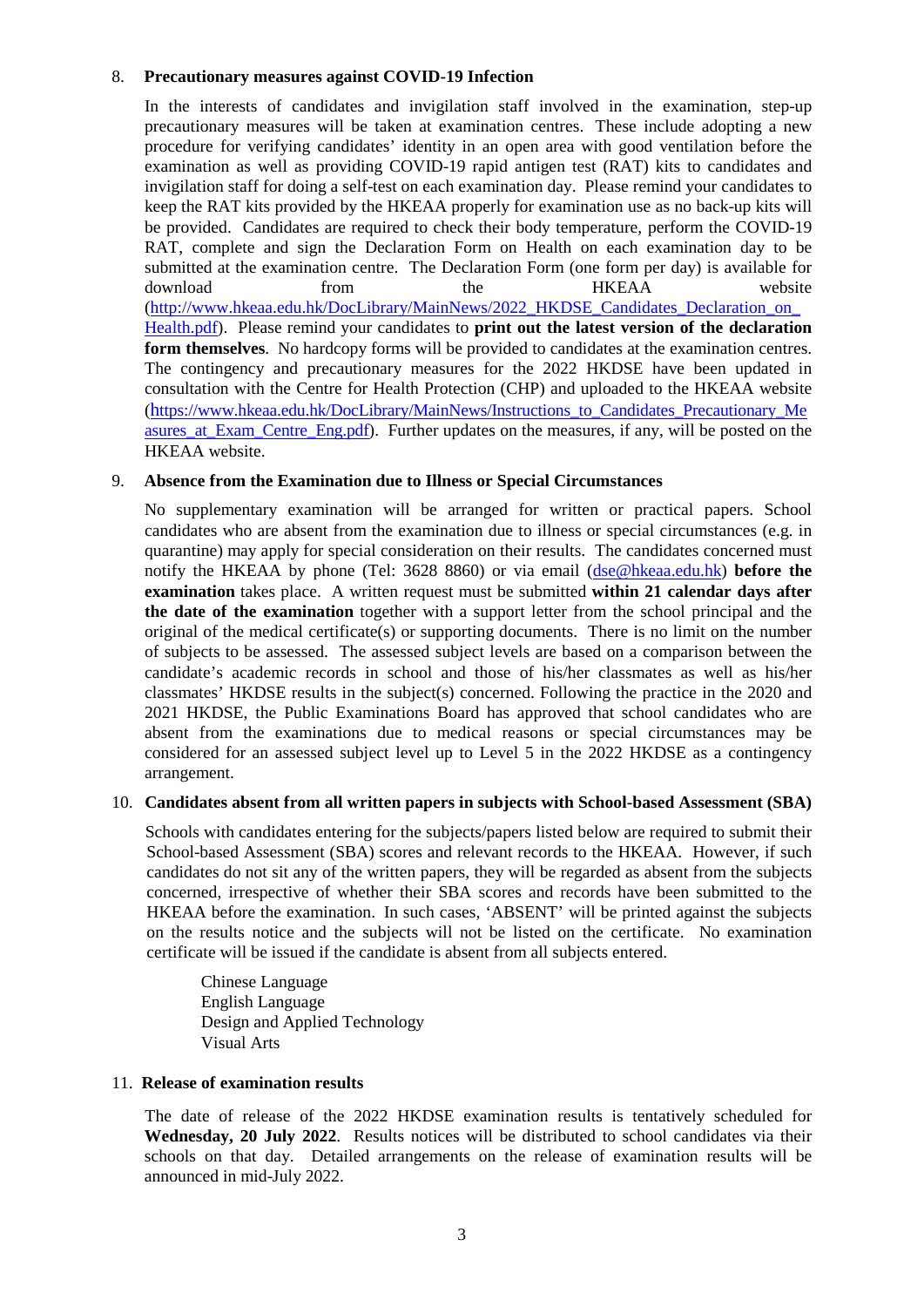## 12. **Release of examination results and rechecking/remarking to candidates via Short Message Service (SMS)**

Following the arrangement for the 2021 HKDSE, candidates providing an SMS phone number will receive their examination results and rechecking/remarking results (if applicable) via SMS. In case of amendments of the SMS phone number of candidates, schools may update the information on the Registration System directly. On the other hand, if any candidates do not wish to receive their results through SMS, schools are requested to complete *Annex 3* by filling in the relevant information of the candidate(s) and return the signed form to us by fax, email or via the 'School Request' function in the School Information Management (SIM) **between 15 June and 11 July 2022**. There is no need to remove the SMS phone number of candidates from the system.

### 13. **Admission Forms for Practical Examinations**

The Physical Education/Music practical examinations will be rescheduled for late May/early June 2022. Admission Forms for practical examinations will be issued by early May 2022.

### 14. **Postponement of the Examination**

If the HKDSE has to be postponed due to the pandemic, **revised admission forms** with updated examination dates will **NOT** be re-issued to candidates as the assigned examination centres will remain unchanged. The updated information will be shown in My Exam Schedule on the HKDSE App. Candidates need to bring the original admission form to examination centres for identity verification and attendance taking purposes.

15. In case of enquiries, please contact our Public Examinations Information Centre on 3628 8860.

 MARGARET HUI (MS) Head of School Examinations and Assessment

To: Principals of Participating Schools in 2022 HKDSE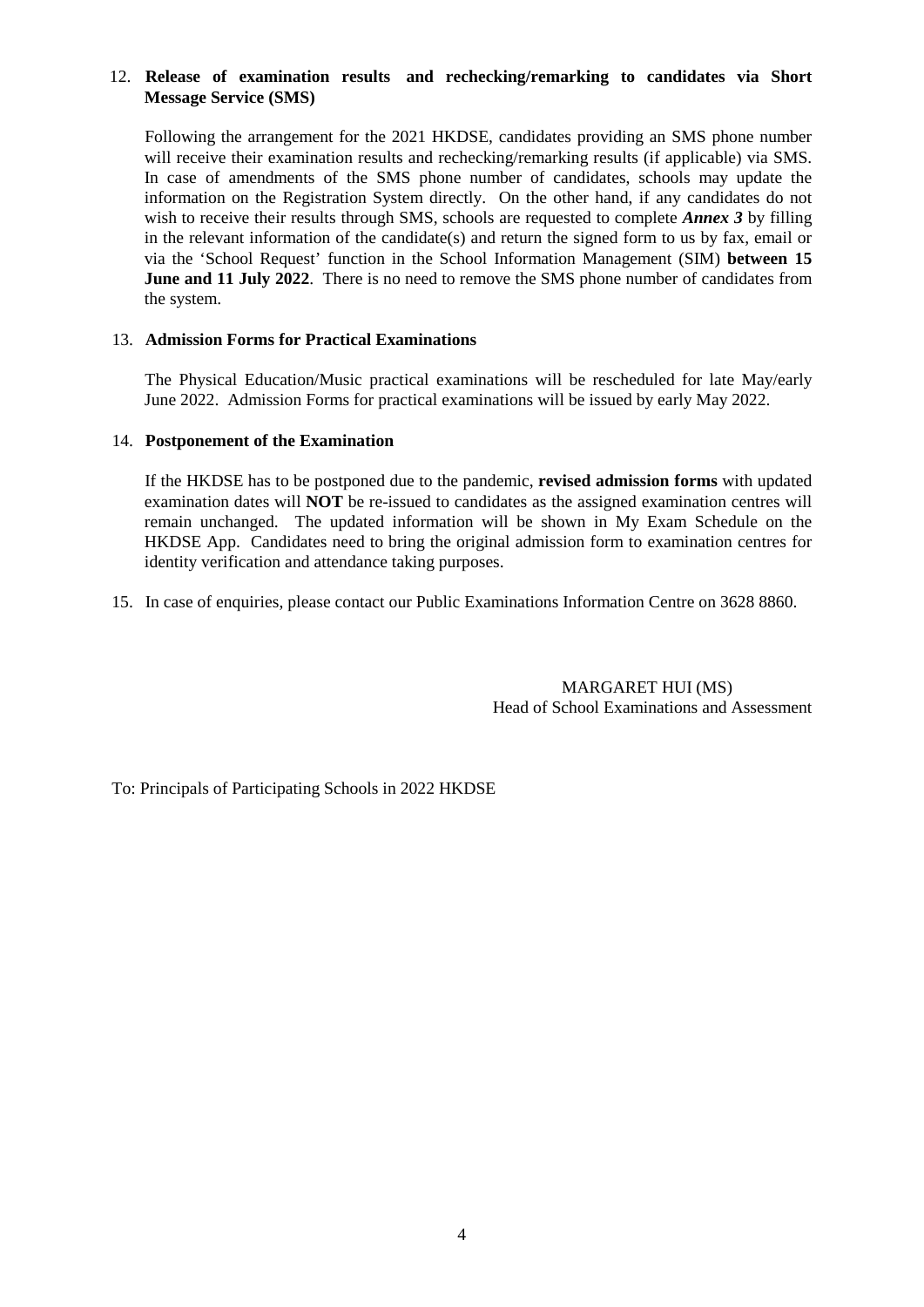## **適用於學校編號字首為** 「 **1**」 **Applicable to schools whose school code starts with '1'**

**DSE** 學校編號 School Code

# **領 取 單**

## **COLLECTION SLIP**

( 請 於 **2022 年 4 月 7 日 至 14 日** 到 以下指定的 領 取 地 點 領取有關文件 )

(Documents to be collected from the following designated collection point between **7 April to 14 April 2022**)

| 領取地點:                            | 4月7日<br>香港灣仔軒尼詩道 130號修頓中心辦事處 14樓 1402室<br>Rm 1402, 14/F, Southorn Centre, 130 Hennessy Road, Wan Chai,<br>Hong Kong |  |  |
|----------------------------------|---------------------------------------------------------------------------------------------------------------------|--|--|
| <b>Collection Point:</b>         |                                                                                                                     |  |  |
|                                  | 4月8日至14日<br>香港灣仔軒尼詩道 130號修頓中心辦事處 12 樓                                                                               |  |  |
|                                  | 12/F, Southorn Centre, 130 Hennessy Road, Wan Chai, Hong Kong                                                       |  |  |
| 領取時間:<br><b>Collection Time:</b> | 上午8時30分至下午5時30分 8:30 am-5:30 pm                                                                                     |  |  |

To: Head of School Examinations and Assessment, HKEAA

致 : 香港考試及評核局 學校考試及評核主管

## **2022 年香港中學文憑考試 HONG KONG DIPLOMA OF SECONDARY EDUCATION EXAMINATION 2022**

請將准考證交予來人 有一个 计二十一 先生/女士:

Please allow the bearer, Mr/Ms , to collect the admission forms for my school:

|                          | 校長簽署:<br><b>Signature of Principal:</b> |  |
|--------------------------|-----------------------------------------|--|
| 校印<br><b>School Seal</b> | 學校名稱:<br><b>Name of School:</b>         |  |
|                          | 日期:<br>Date:                            |  |

**Office Hours 辦公時間** : 8:30 am – 5:30 pm 上 午 8時 30分 至下午 5時 30分 **Address 地 址** : 12/F, Southorn Centre, 130 Hennessy Road, Wan Chai, Hong Kong 香港灣仔軒 尼詩道 130號修頓中心 12樓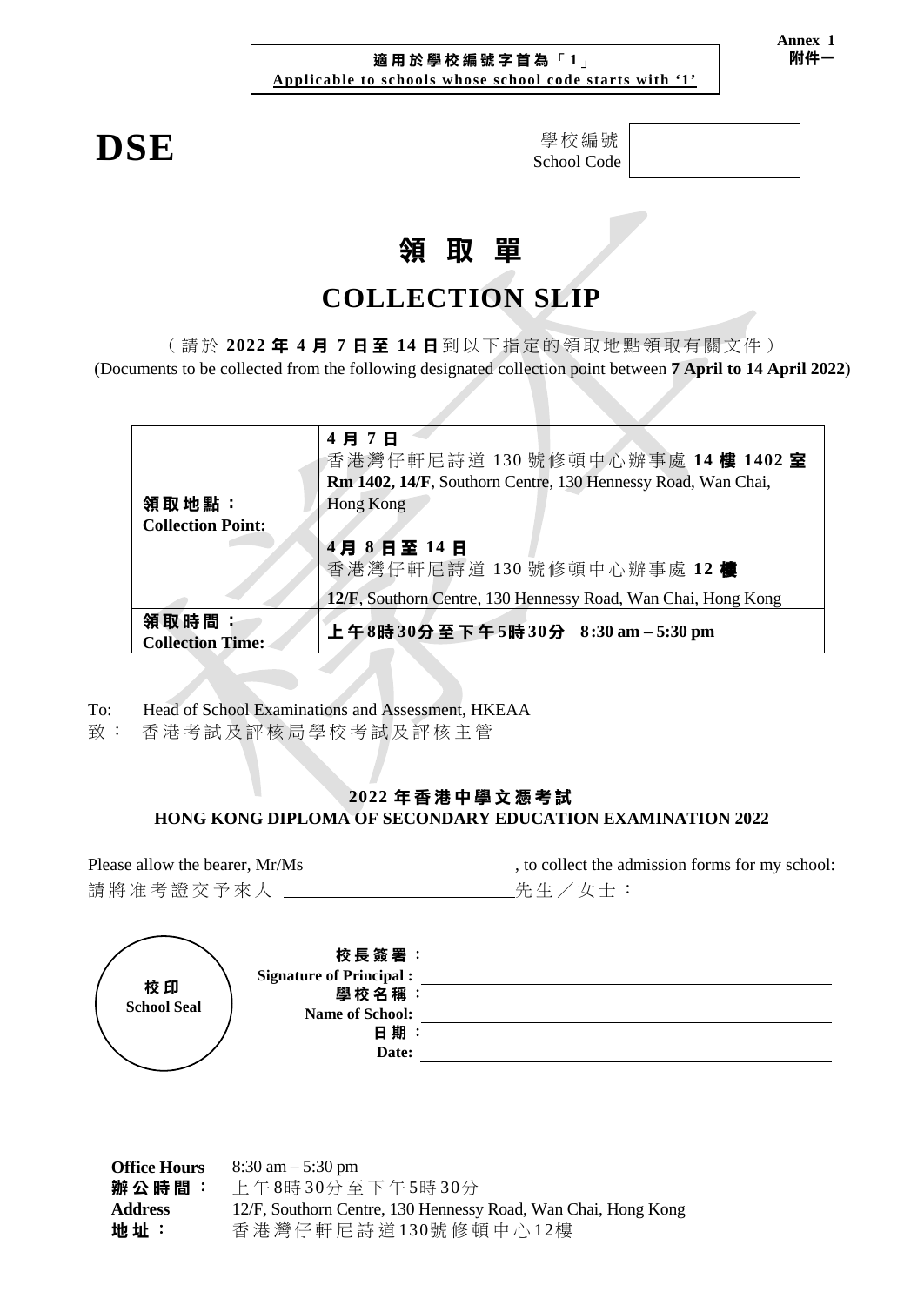## **適用於學校編號字首為** 「 **2**」 **Applicable to schools whose school code starts with '2'**

 $DSE$ 

| 學校編號        |
|-------------|
| School Code |

# **領 取 單**

## **COLLECTION SLIP**

( 請 於 **2022 年 4 月 7 日 至 14 日** 到 以下指定的 領 取 地 點 領取有關文件 )

(Documents to be collected from the following designated collection point between **7 April to 14 April 2022**)

|                                   | 4月7日<br>香港灣仔軒尼詩道 130號修頓中心辦事處 14樓 1402室<br>Rm 1402, 14/F, Southorn Centre, 130 Hennessy Road, Wan Chai, |
|-----------------------------------|--------------------------------------------------------------------------------------------------------|
| 領取地點:<br><b>Collection Point:</b> | Hong Kong                                                                                              |
|                                   | 4月8日至14日<br>香港灣仔軒尼詩道 130號修頓中心辦事處 12樓<br>12/F, Southorn Centre, 130 Hennessy Road, Wan Chai, Hong Kong  |
| 領取時間:<br><b>Collection Time:</b>  | 上午8時30分至下午5時30分 8:30 am-5:30 pm                                                                        |

To: Head of School Examinations and Assessment, HKEAA

致: 香港考試及評核局學校考試及評核主管

## **2022 年香港中學文憑考試 HONG KONG DIPLOMA OF SECONDARY EDUCATION EXAMINATION 2022**

請將准考證交予來人 \_\_\_\_\_\_\_\_\_\_\_\_\_\_\_\_\_\_\_\_\_\_\_\_先生 / 女士:

Please allow the bearer, Mr/Ms , to collect the admission forms for my school:

|                          | 校長簽署:<br><b>Signature of Principal:</b> |  |
|--------------------------|-----------------------------------------|--|
| 校印<br><b>School Seal</b> | 學校名稱:<br>Name of School:                |  |
|                          | 日期:<br>Date:                            |  |

**Office Hours 辦公時間** : 8:30 am – 5:30 pm 上 午 8時 30分 至下午 5時 30分 **Address 地 址** : 12/F, Southorn Centre, 130 Hennessy Road, Wan Chai, Hong Kong 香港灣仔軒尼詩道 130號修頓中心 12樓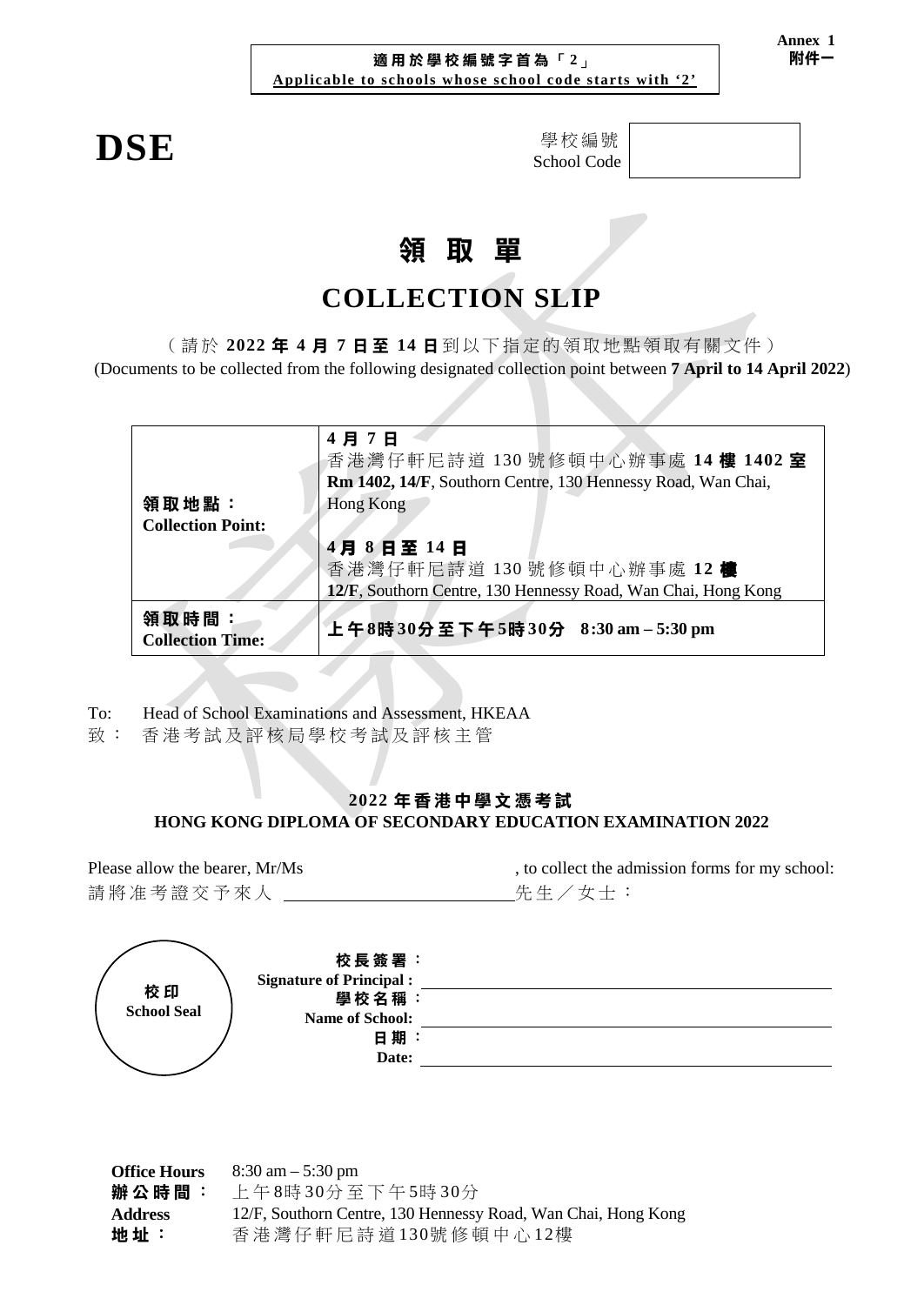### **適用於學校編號字首為** 「 **3**」 **Applicable to schools whose school code starts with '3'**

 $DSE$ 

| 學校編號        |
|-------------|
| School Code |

# **領 取 單**

## **COLLECTION SLIP**

( 請 於 **2022 年 4 月 7 日 至 14 日** 到 以下指定的 領 取 地 點 領取有關文件 )

(Documents to be collected from the following designated collection point between **7 April to 14 April 2022**)

|                                   | 4月7日<br>香港灣仔軒尼詩道 130號修頓中心辦事處 14樓 1404室<br>Rm 1404, 14/F, Southorn Centre, 130 Hennessy Road, Wan Chai, |
|-----------------------------------|--------------------------------------------------------------------------------------------------------|
| 領取地點:<br><b>Collection Point:</b> | Hong Kong                                                                                              |
|                                   | 4月8日至14日                                                                                               |
|                                   | 香港灣仔軒尼詩道 130號修頓中心辦事處 12樓                                                                               |
|                                   | 12/F, Southorn Centre, 130 Hennessy Road, Wan Chai, Hong Kong                                          |
| 領取時間:<br><b>Collection Time:</b>  | 上午8時30分至下午5時30分 8:30 am-5:30 pm                                                                        |

To: Head of School Examinations and Assessment, HKEAA

致 : 香港考試及評核局 學校考試及評核主管

## **2022 年香港中學文憑考試 HONG KONG DIPLOMA OF SECONDARY EDUCATION EXAMINATION 2022**

Please allow the bearer, Mr/Ms , to collect the admission forms for my school: 請將准考證交予來人 \_\_\_\_\_\_\_\_\_\_\_\_\_\_\_\_\_\_\_\_\_\_\_先生/女士:

|                          | 校長簽署:                          |  |
|--------------------------|--------------------------------|--|
| 校印<br><b>School Seal</b> | <b>Signature of Principal:</b> |  |
|                          | 學校名稱:                          |  |
|                          | <b>Name of School:</b>         |  |
|                          | 日期                             |  |
|                          | Date:                          |  |
|                          |                                |  |

**Office Hours 辦公時間** : 8:30 am – 5:30 pm 上 午 8時 30分 至下午 5時 30分 **Address 地 址** : 12/F, Southorn Centre, 130 Hennessy Road, Wan Chai, Hong Kong 香港灣仔軒 尼詩道 130號修頓中心 12樓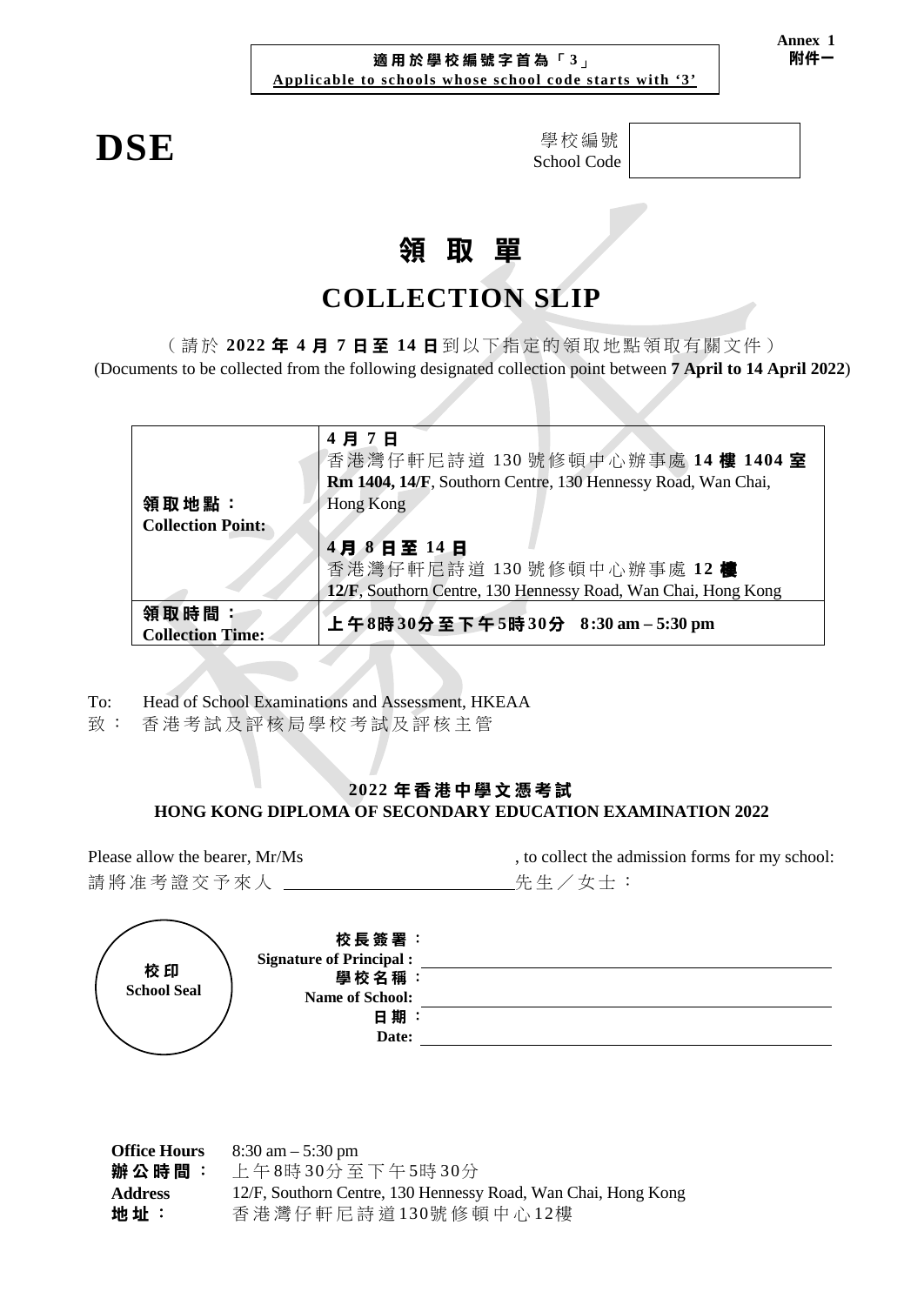#### **Annex 2**

### **Hong Kong Diploma of Secondary Education Examination 2022 Special Examination Arrangements Points to Note for Checking Admission Form**

Candidates having been granted special examination arrangements (SEAs) should read carefully the notification letter regarding the outcome of their application for SEAs and pay attention to the points below when checking their admission form:

### **Size of Admission Forms**

The admission forms for candidates being granted extra time allowance (ETA) (including prolonged and/or additional pauses in the listening components of language subjects) and/or supervised breaks are printed in A3 size whereas the admission forms for those being given other SEAs (including sitting examinations in special centres) are printed in A4 size.

### **Information regarding SEAs**

- The SEAs given to the candidate are indicated on the admission form which include the following (if applicable):
	- 1. subject/paper(s)/module/language version entered, examination centre information, date of examination, examination commencing time, etc.;
	- 2. percentage of ETA given, the actual examination time and finishing time with ETA included;
	- 3. number of supervised breaks and allocation of break time.
- For candidates who sit the examinations in special centres, the centre number should end with an 'S' which represents a special centre.
- The seat number in each special centre is indicated on the admission form for reference only. Candidates will be seated according to the instructions of the Centre Supervisor/invigilator(s).
- All candidates who sit the Listening components of language subjects at special centres (including those taking the examination in their own school) will be given a 5-minute supervised break after completing Part 3A in order to synchronise the time for broadcasting the listening materials of Part 3B. Candidates should abide by the regulations on supervised breaks. The 5-minute supervised break and prolonged and/or additional pauses (if applicable) are embedded in the listening contents and music will be played during the break/pauses. For details, please refer to the 'General Arrangements for Listening Components of Language Subjects at Special Centres'\* and the 'Handbook for Candidates'\*.
- Candidates who are allowed to use the **speech-to-text software** will be granted supervised breaks in the subject examination(s) concerned (i.e. normally a 5-minute break for every 45 minutes of examination). The break times are printed on the candidates' admission forms with the examination timetable stuck on their desks on the day of the examination. For details about using the software in the examination, please refer to the 'Application Guide for SEAs'\* and the 'Handbook for Candidates'\*.

### **Late Applications**

Any super-late applications or additional requests for SEAs will **NOT** be accepted on or after **14 April 2022**. In case there are extenuating circumstances (i.e. accidents or urgent medical conditions), candidates must submit their application with relevant medical proof at least **10 working days** before the subject examination date.

## **Enquiries**

Please call our SEN hotline on 3628 8917.

\* available for downloading under 'Services to Special Needs Candidates' from the HKEAA website [\(http://www.hkeaa.edu.hk/en/Candidates/special\\_needs\\_candidates/hkdse.html\)](http://www.hkeaa.edu.hk/en/Candidates/special_needs_candidates/hkdse.html)